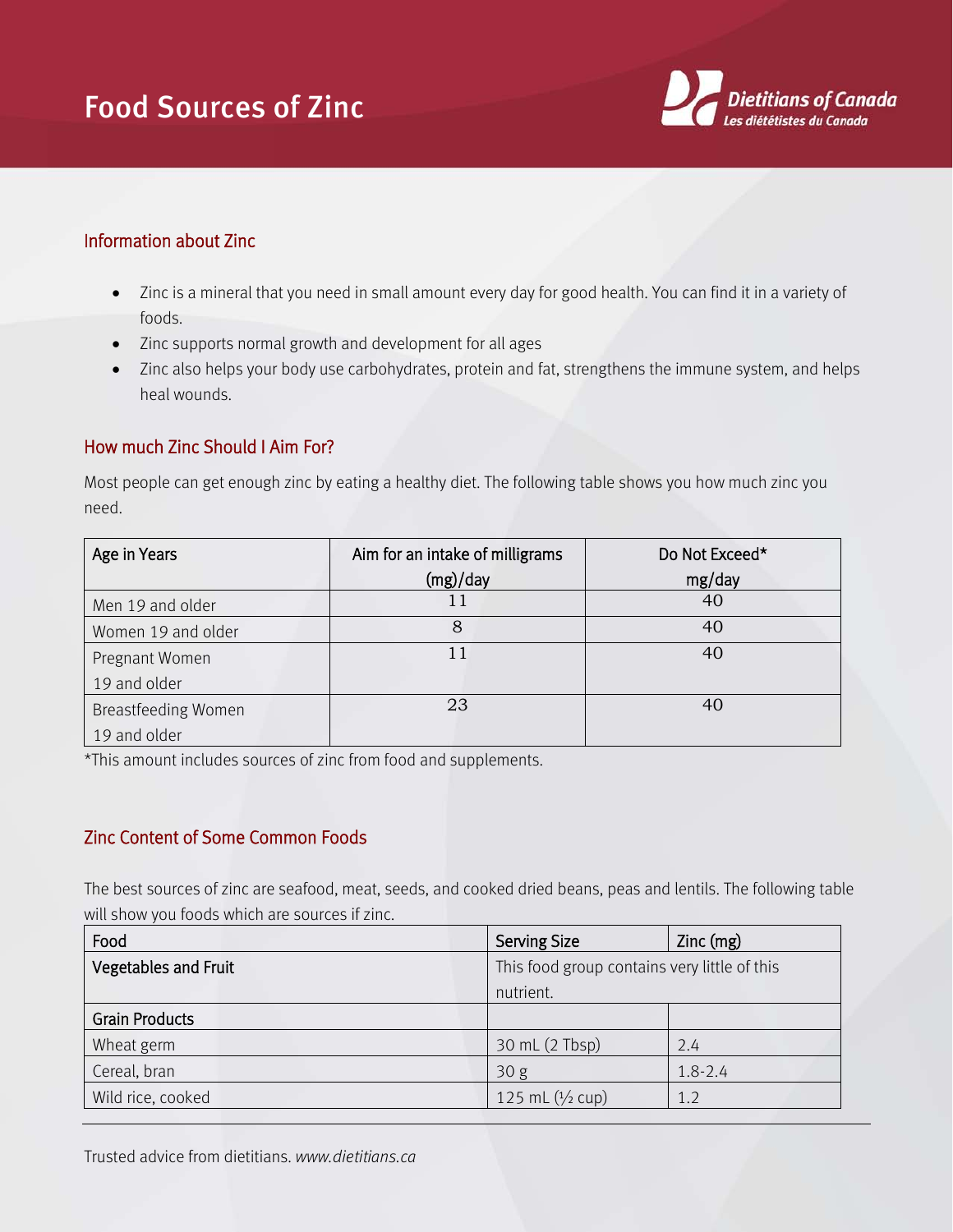

| <b>Milk and Alternatives</b>                                       |                           |             |
|--------------------------------------------------------------------|---------------------------|-------------|
| Cheese (cheddar, swiss, gouda, brie, mozzarella)                   | $50 g (1\frac{1}{2} oz)$  | $1.2 - 2.2$ |
| Ricotta cheese                                                     | 125 mL (1/2 cup)          | 1.8         |
| Yogurt (plain, fruit bottom), regular or low fat                   | 175 mL (3/4 cup)          | $1.1 - 1.6$ |
| Milk (3.3% homo, 2%, 1%, skim, chocolate, buttermilk)              | 250 mL (1 cup)            | $1.0 - 1.1$ |
| <b>Meats and Alternatives</b>                                      |                           |             |
| Meats                                                              |                           |             |
| Liver, veal, cooked                                                | 75 g (2 1/2 oz)           | $8.4 - 8.9$ |
| Beef, various cuts, cooked                                         | 75 g (2 1/2 oz)           | $4.0 - 8.6$ |
| Veal, lean, various cuts, cooked                                   | 75 g (2 1/2 oz)           | $2.3 - 7.4$ |
| Venison or bison, various cuts, cooked                             | 75 g (2 1/2 oz)           | $2.1 - 6.5$ |
| Liver (beef, chicken, lamb, pork), cooked                          | 75 g (2 1/2 oz)           | $3.0 - 6.0$ |
| Lamb, various cuts, cooked                                         | 75 g (2 1/2 oz)           | $2.0 - 6.0$ |
| Pork, various cuts, cooked                                         | 75 g (2 1/2 oz)           | $2.3 - 3.9$ |
| Turkey, various cuts, cooked                                       | 75 g (2 1/2 oz)           | $0.8 - 2.7$ |
| Chicken, various cuts, cooked                                      | $75 g (2 \frac{1}{2} oz)$ | $1.3 - 2.2$ |
| <b>Meat Alternatives</b>                                           |                           |             |
| Pumpkin or squash seeds                                            | 60 mL (1/4 cup)           | $2.7 - 4.4$ |
| Baked beans, cooked                                                | 175 mL (3/4 cup)          | 4.3         |
| Tempeh/fermented soy product, cooked                               | 150 g (3/4 cup)           | 2.4         |
| Nuts (pine, peanuts, cashews, almonds), without shell              | 60 mL (1/4 cup)           | $1.1 - 2.2$ |
| Lentils, cooked                                                    | 175 mL (3/4 cup)          | 1.9         |
| Dried peas (chickpeas/garbanzo beans, black-eyed,<br>split) cooked | 175 mL (3/4 cup)          | $1.1 - 1.9$ |
| Sunflower seed, without shell                                      | 60 mL (1/4 cup)           | $0.6 - 1.8$ |
| Cashew butter                                                      | 30 mL (2 Tbsp)            | 1.7         |
| Tofu, prepared with magnesium chloride or calcium<br>sulphate      | 175 mL (3/4 cup)          | $1.2 - 1.7$ |
| Soy nuts                                                           | 60 mL (1/4 cup)           | 1.4         |
| Tahini/sesame butter                                               | 30 mL (2 Tbsp)            | 1.4         |
| Soyburger                                                          | 1 patty $(70 g)$          | 1.3         |

Trusted advice from dietitians. *www.dietitians.ca*